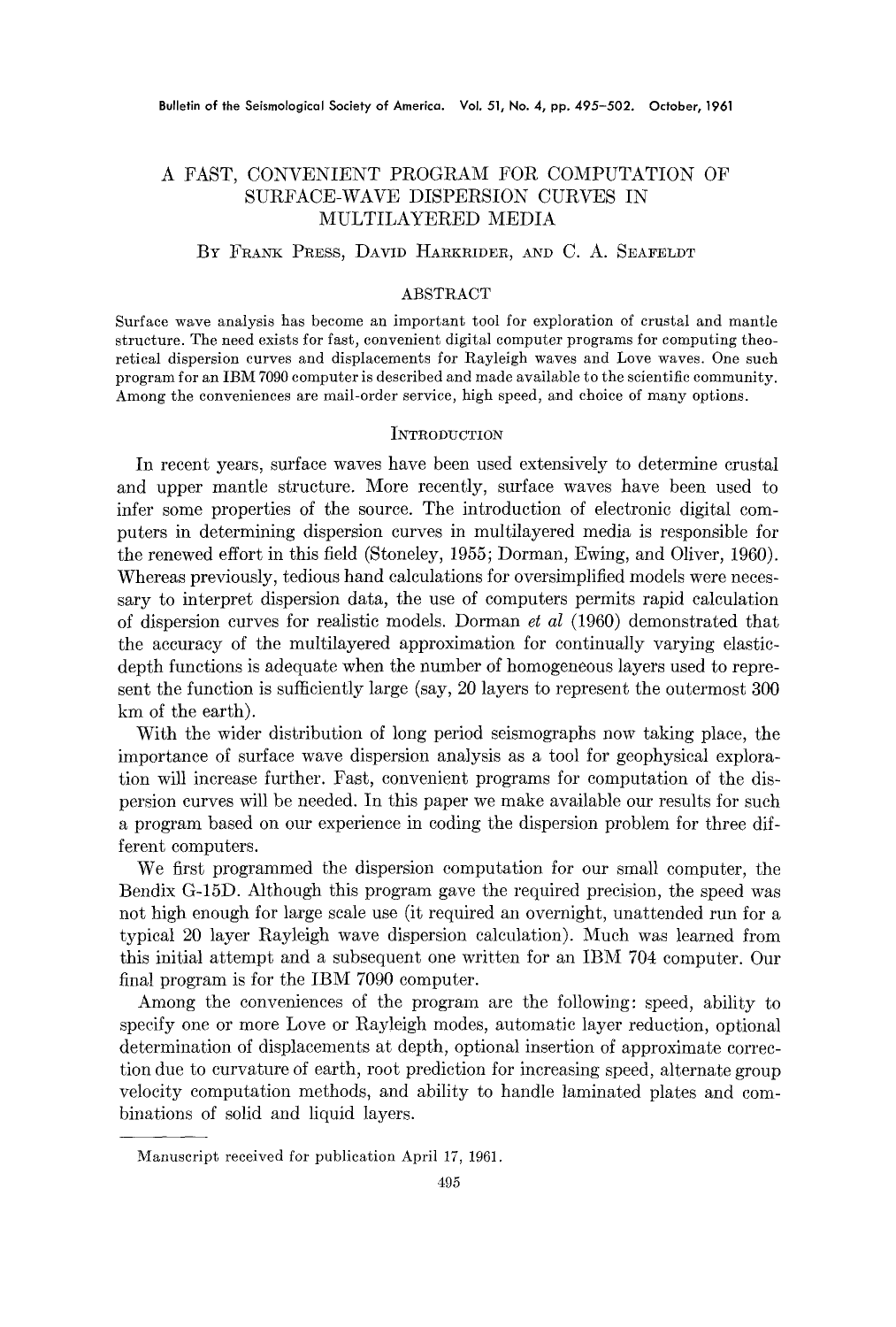#### $M$ ETHOD

As for Dorman *et al* (1960), the theoretical basis for this program is the Thomson-Haskell matrix formulation (Haskell, 1953) for the dispersion of Rayleigh and Love type surface waves on a plane layered elastic media. In the Thomson-Haskell formulation the fundamental relationship is the motion stress vector equation relating the vector at one side of an elastic solid layer to the vector at the other side of the same layer, or

$$
U_m = a_m{}^R U_{m-1}^* \; ; \qquad V_m = a_m{}^L V_{m-1}^* \tag{1}
$$

where

$$
U_m = (u_m/c, \, \dot{w}_m/c, \, \sigma_m, \, \tau_m); \qquad V_m = (\dot{v}_m/c, \, Y_{zm}).
$$

The quantities  $u_m$  and  $w_m$  are the horizontal and vertical particle velocities respectively, which are associated with Rayleigh type motion, and  $\dot{v}_m$  is the transverse horizontal velocity which is associated with Love type motion. The symbols  $\sigma_m$ ,  $\tau_m$ , and  $Y_{zm}$  represent the normal stress, tangential stress in the direction of wave propagation, and the transverse tangential stress, respectively. The asterisk on the  $U_{m-1}^*$  and  $V_{m-1}^*$  vectors indicates that the vector refers to the side of the  $m<sup>th</sup>$ layer next to the  $m - 1$ <sup>th</sup> layer. The  $a_m^R$  and  $a_m^L$  are the solid layer matrices for Rayleigh and Love type motion respectively. For the former this is a four by four matrix and for the latter a two by two. Each matrix is a function of phase velocity, period, layer thickness, and elastic constants of the layer.

Now at a welded contact, the motion stress vectors are continuous across the interfaces from one layer to the next, thus by repetitive substitution of eq. (1) and matrix multiplication, we have a relationship between two motion stress vectors separated by any number of welded elastic solid layers. With this relationship and the boundary conditions of the particular problem being considered, one obtains transcendental relationships which are functions only of the matrix elements: phase velocity, period, and the elastic constants of the media. The usual boundary conditions used are the vanishing of stress at the free surfaces and the vanishing of motion at infinite depth in the underlying half space.

Whenever liquid layers are involved, the matrix multiplication is performed for the solid layers above and below the liquid layer. Then the transcendental equation which relates the vertical stress to vertical particle velocity ratio at one side of the liquid layer to the other side is used as the basic phase velocity-period equation, since these quantities are continuous across liquid-solid interfaces.

A by-product of solving the period equation for Rayleigh waves is the horizontal to vertical particle velocity amplitude ratio at the free surface. Therefore, with this value and by iterative use of eq. (1) the corresponding vertical and horizontal particle velocity amplitude ratios with respect to the vertical free surface amplitude can be calculated at each interface. For Love waves the iterative use of eq. (1) gives the horizontal to transverse velocity amplitude ratio with respect to the free surface amplitude at each interface.

The program is written in FAP for the IBM 7090 and can be used to find the dis-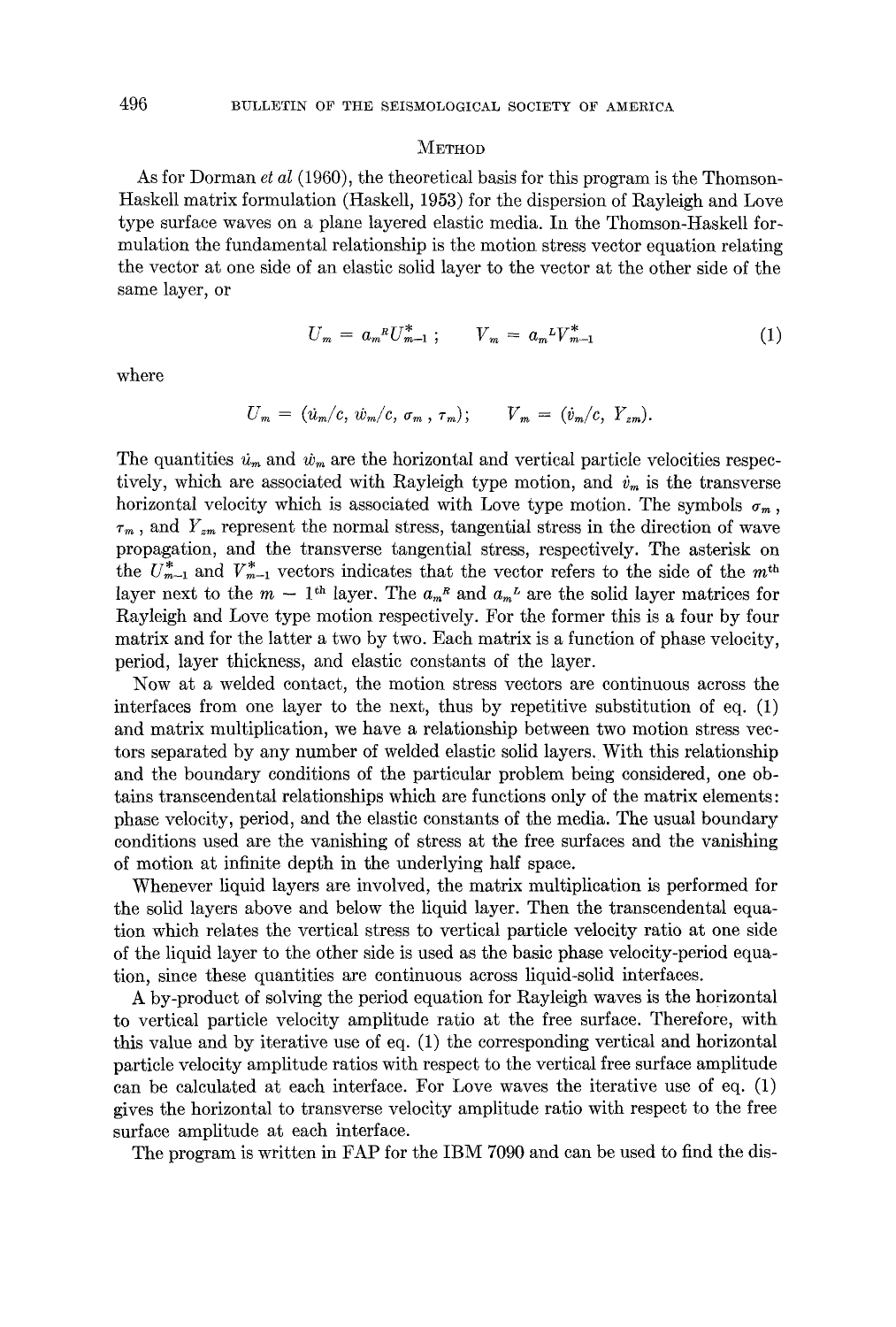persion (phase velocity versus period) and displacement or velocity ratios at each interface for Rayleigh or Love type motion in the following problems: elastic layers over an elastic half space, where up to two liquid layers are possible; laminated plates, or elastic layers as above, bounded on both sides by free surfaces; and finally, a curvature approximation for the above arrays. If two liquids are used, one must be the surface layer. The half space can be either solid or liquid, but if it is a liquid, it must be counted as one of the two possible liquids.

The general computational procedure is to find the zeros of a function  $F$  (the characteristic or frequency function), which is a function of phase velocity, wave number, and the elastic constants of the layers. This is done by initially specifying the phase velocity and a trial value of the wave number  $k$ . The elements of the matrix in eq. (1) are formed for each layer and then multiplied by the matrix for the layer below it (increasing  $m$  index), starting with the solid layer nearest the free surface. The numerical value of the  $F$  function is then calculated from elements of the final product matrix and stored. The  $F$  function is formed so that its value is positive for k's less than the root in the gravest mode. Thus new trial values of  $k$ (of increasing or decreasing size depending on whether the initial  $F$  is positive or negative respectively) are used until a change in sign of  $F$  is detected. Linear interpolation and extrapolation are then repeatedly used to find smaller F values until  $k$ 's corresponding to  $F$ 's of different sign are within the precision interval desired. The root is then designated as the resulting interpolated value of  $k$ .

After each root has been found for Rayleigh waves, the elements used to calculate  $F$  are recomputed using the root  $k$ . These new elements are then combined to form the horizontal to vertical particle velocity amplitude ratio at the free surface. Then the group velocity is computed by numerical differentiation of the phase velocity values. This is accomplished by perturbing the phase velocity  $c$  by a small amount and then finding a new  $k$  root to be used in the difference relation. If the displacement option has been selected, the program will now calculate the particle velocity ratios at each interface by iterative use of eq. (1).

The phase velocity is decremented by a specified amount, and then a new  $k$ and group velocity are calculated by repeating the above procedure. At first the initial trial  $k$  is the root of the previous phase velocity, but after three roots have been found, the trial  $k$  for the next phase velocity is determined from the three previous roots by Newton's formula for backward extrapolation. The program selects the normal mode order by counting the number of zero crossings of the  $\overline{F}$ function for a given phase velocity as  $k$  increases from zero. The fundamental mode being the first zero crossing. In this way any particular mode can be specified.

### SOME PROGRAMMING PROBLEMS

In most problems phase velocity decreases as  $k$  increases, and since numbers of the order of exp  $(k\sum_{i=1}^{n-1} d_i)$ , where  $d_i$  is the layer thickness are involved in calculating  $F$ , the larger root values of  $k$  will lead to machine overflow (even though floating point arithmetic is used) if the total number of layers remains constant. Now Haskell showed in the case of solid layers overlying a solid half space, that whenever the phase velocity became less than the shear velocity of a layer, say the  $i<sup>th</sup>$  layer, and also less than the shear velocities of the layers between that layer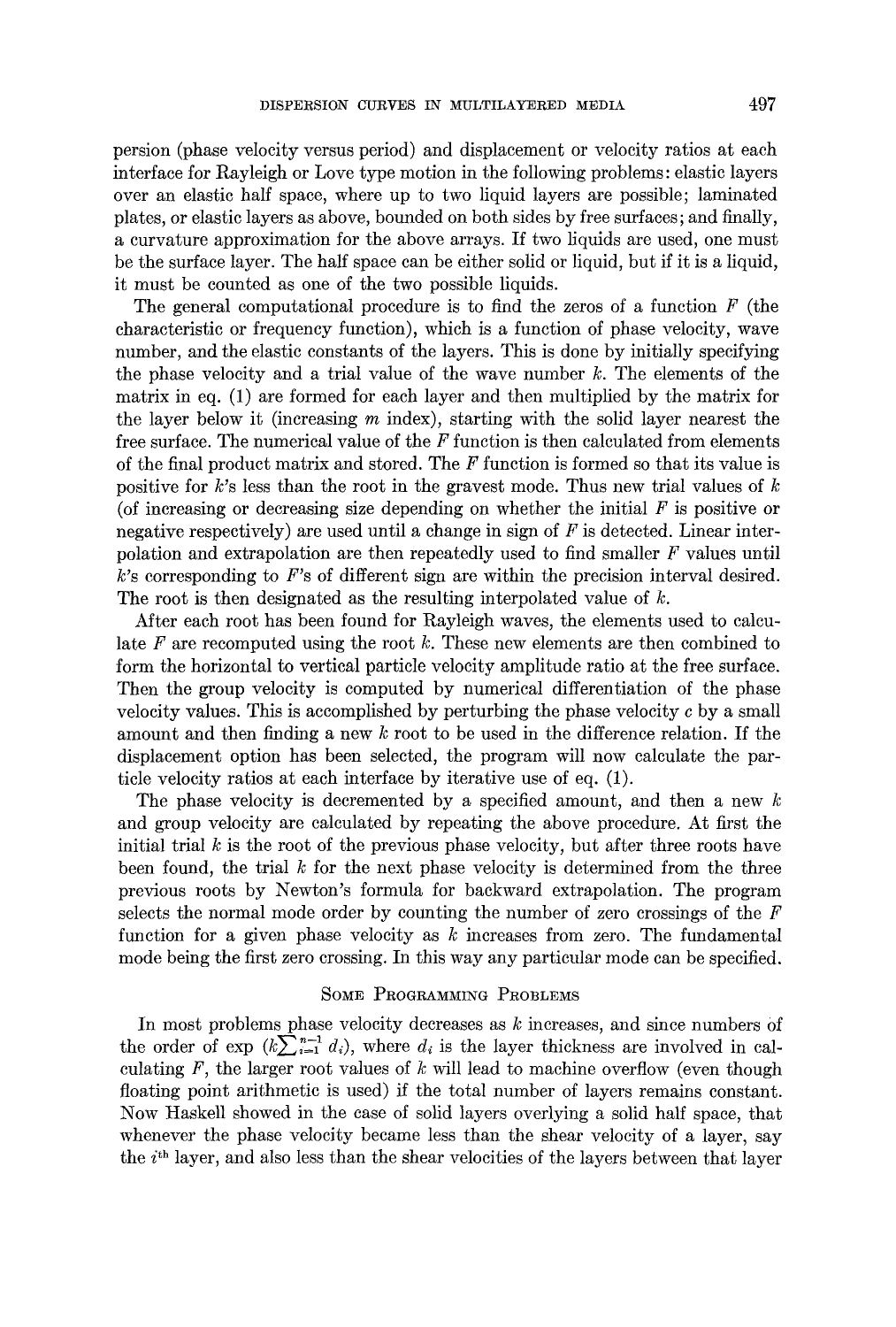and the half space, that the  $F$  function in the form he used can be factored at large k. Only one of the factors is a function of  $k$ , the rest of the factors represent the Stoneley wave velocity equations for the solid-solid interfaces between the layer and the half space when individually equated to zero. The  $k$  dependent factor, when equated to zero, is equivalent to an  $F$  function where the half space and the layers between it and the  $i<sup>th</sup>$  layer have been replaced by a half space with the same elastic constants as the  $i<sup>th</sup>$  layer. This also holds for problems where liquid layers are included provided the  $F$  function is arranged properly. Physically this means that the larger the  $k$  value the shorter the wave length and thus the shallower the depth of penetration for surface waves and the smaller the influence of the deeper layers. We use this feature of surface waves in our program to prevent overflow and reduce computing time. Thus when the  $F$  factor becomes larger than a specified amount, the program will reduce the number of layers, starting with the half space and will continue to eliminate layers with shear velocity greater than the phase velocity until the  $F$  function is small again. Then before proceeding to calculate the new root, the program will recalculate the root for the preceding phase velocity in order to verify that no loss in the precision of k was caused by the layer reduction.

Precision problems occur in another way. Most operations are executed in the single precision mode. There are two exceptions to this which rarely occur but whenever they arise the machine automatically shifts to double precision calculations. The first case is when the computed value of  $F$  (including its sign) has lost significance in single precision for values of  $k$  which are separated by more than the required root precision. The second ease occurs whenever the k root for the perturbed phase velocity is identical in single precision with the unperturbed phase velocity root in calculating the group velocity. If the perturbation of c is too small, especially when  $k$  is a slowly varying function of  $c$ , the shift to double precision is sometimes not enough to give a significant difference in  $k$ . Therefore the group velocity will be in error. As a check against this, group velocities are also calculated from successive roots, using the  $c$ 's for which the  $k$  roots have been calculated. These group velocities are printed out at the end of each problem.

As mentioned earlier, it is also possible to reduce the number of layers used in computation as  $k$  increases for the liquid layer cases, but care must be taken that the terms in the  $F$  function are properly arranged so that mode jumping does not occur at high frequencies. This is because for values of  $c$  less than the compressional velocity of the liquid and for  $k d_l$  large  $(d_l \equiv$  liquid thickness), the F function can be factored into two terms, both of which are functions of k. One term when equated to zero is equivalent to the period relationship or  $F$  function for solid layers between a solid half space on one side and a liquid half space on the other.\_ The other factor when equated to zero corresponds to the case for solid layers between a liquid half space and a free surface. At still larger  $k$  the latter term factors asymptotically into two more terms. The one which is not a function of k when equated to zero is equivalent to the Stoneley velocity equation for the liquidsolid interface at the liquid half space. The other is the F function where the liquid half space has been replaced by a solid half space with the same elastic properties as the solid layer above the liquid. Thus since the liquid ease factors into two terms which are both functions of  $k$ , it is possible to make the unfortunate arrangement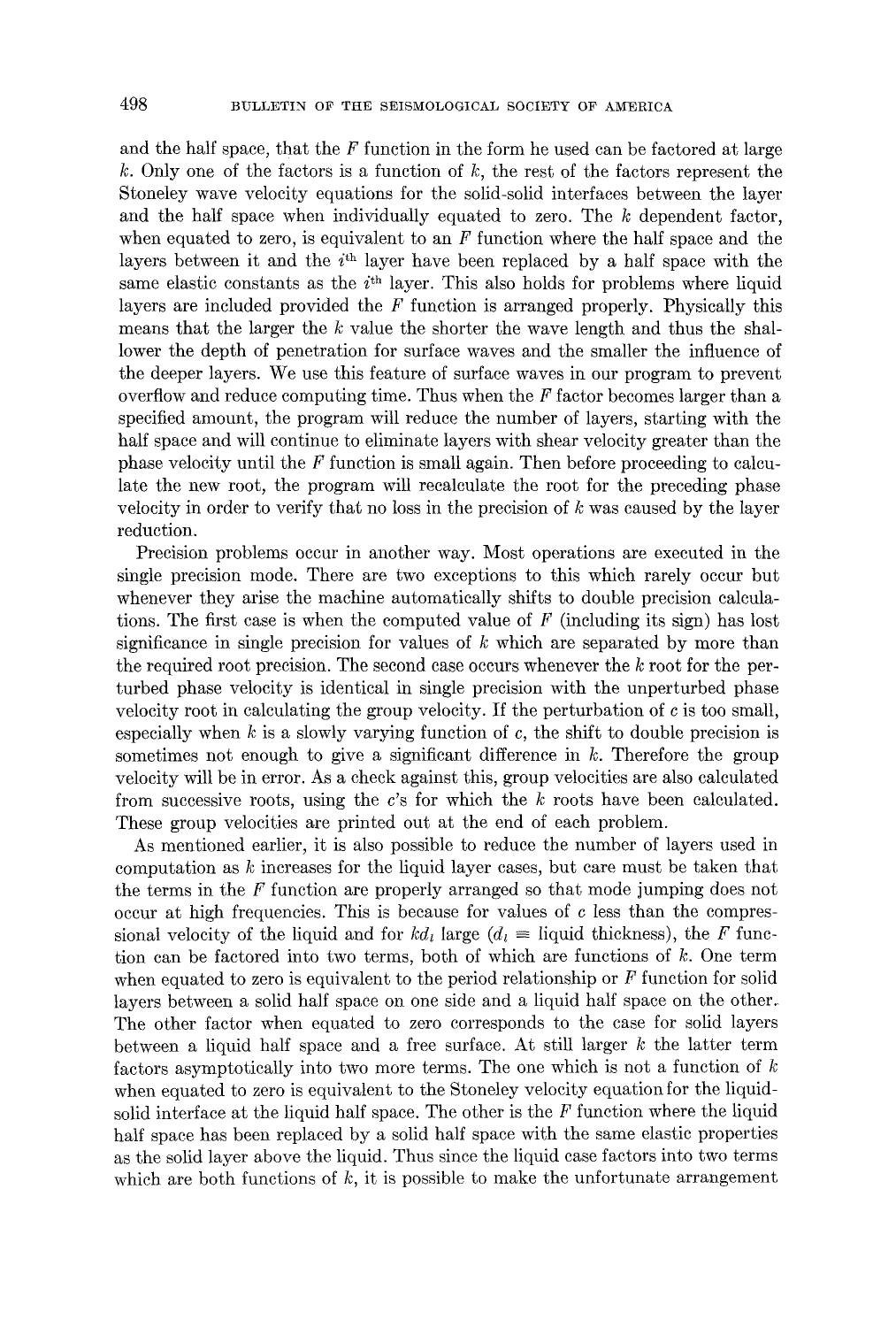of terms of the  $F$  function so that one of these factors appears in the denominator of the expression. Then at large  $k$  it will be possible to find only the root which corresponds to the other factor. This was accidentally done in the first liquid case programs and the factor which represented the solid layers above the liquid layer near the free surface was lost at large  $k$ . Thus instead of approaching the curve for solid layers without a liquid layer at short wavelengths, the dispersion curve asymptotically approached the Stoneley velocity for the solid-liquid interface below the liquid layer.



FIG. 1. Simplified flow diagram of dispersion computation.

# **RESULTS**

Our program was designed for "mail order" service on an IBM 7090 computer. The user fills out an order sheet specifying the layer constants (up to 500 layers), the particular modes desired, the initial phase velocity, the final phase velocity, and the number of roots. An initial guess of wave number is desirable but unnecessary. Any of the following options may also be specified:

- 1) Love or Rayleigh wave dispersion or both in layered medium with or without underlying solid or liquid half space.
- 2) One or two liquid layers for Rayleigh wave dispersion.
- 3) Displacement s at each interface and at selected depths in half space normalized to surface displacement.
- 4) Approximate allowance for curvature<sup>1</sup> valid for periods up to  $200-300$  sec.

i Alterman, Jarosch and Pekeris (1961) showed that the curvature of the Earth affects phase velocities for periods greater than 50 sec. and group velocity for periods greater than 250 sec. They further showed that a linear modification of layer velocities was sufficient to yield phase velocities correct to  $1\%$  for periods up to 300 sec. The linear increase is given by the factor  $(1 + z/a)$  where z is depth from the surface and a is the earth radius.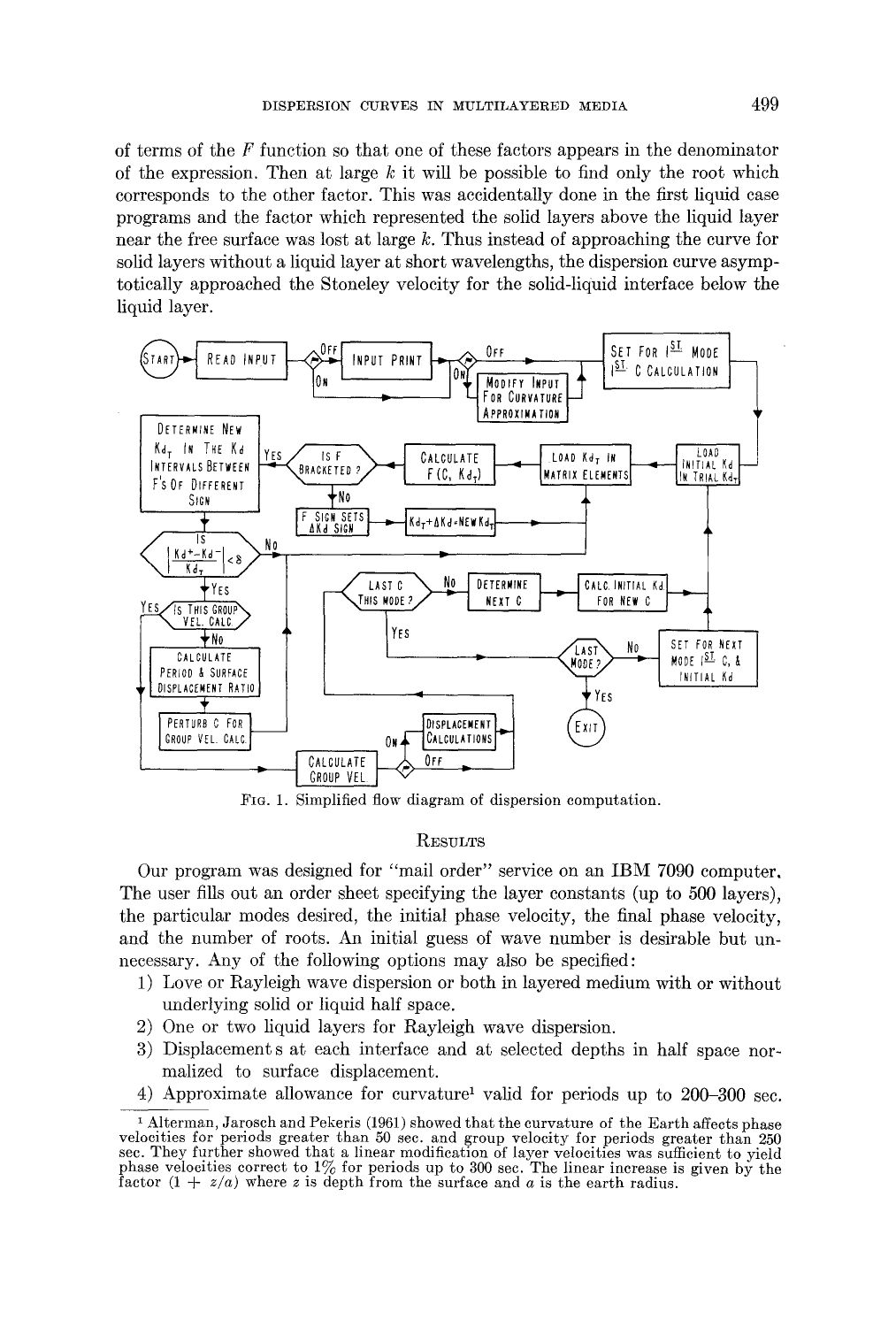|                         | RAVLEIGH WAVE DISPERSION                          |                 | CASE 104 (B2) |            |            |                     | PAGE   | 1 |
|-------------------------|---------------------------------------------------|-----------------|---------------|------------|------------|---------------------|--------|---|
| N= 18                   | DELT=.100 -04                                     | $DKD1 = .05000$ |               | KDR≑       | 5000       | SUM DI= 1100.00     |        |   |
| $L = 0$ ,<br>$\sigma^-$ | CPRT=1.0010                                       | DK02=.10000     |               | KDN=       | .0010      | DRED= 100 +21, 2500 |        |   |
| ō                       | <b>ALPHA</b>                                      |                 | <b>BETA</b>   | <b>RHO</b> |            |                     |        |   |
| 22.00                   | 6.0300                                            |                 | 3.5300        | 2.7800     |            |                     |        |   |
| 15.00                   | 6.7000                                            |                 | 3,8000        | 3.0000     |            |                     |        |   |
| 13,00                   | 7.9600                                            |                 | 4.6000        | 3,3700     |            |                     |        |   |
| 25.00                   | 7.3500                                            |                 | 4,5000        | 3.3900     |            |                     |        |   |
| 25,00                   | 7.3500                                            |                 | 4.4100        | 3.4200     |            |                     |        |   |
| 5.00                    | 5.0000                                            |                 | 2,0000        | 3,2400     |            |                     |        |   |
| 20.00                   | 7.8500                                            |                 | 4.4100        | 3.4200     |            |                     |        |   |
| 75.00                   | 8.0000                                            |                 | 4,4100        | 3,4500     |            |                     |        |   |
| 50.00                   | 8,2000                                            |                 | 4.5000        | 3.4700     |            |                     |        |   |
| 100.00                  | 8,4000                                            |                 | 4.6000        | 3.5000     |            |                     |        |   |
| 100.00                  | 9.0000                                            |                 | 4.9500        | 3.6300     |            |                     |        |   |
| 100.00                  | 9.6300                                            |                 | 5.3106        | उ. १९००    |            |                     |        |   |
| 100.00                  | 10.1700                                           |                 | 5.6300        | 4.1300     |            |                     |        |   |
| 100.00                  | 10.5350                                           |                 | 5 9156        | 4.3300     |            |                     |        |   |
| 100.00                  | 10.9550                                           |                 | 6.1400        | 4.4900     |            |                     |        |   |
| тიი. თი                 | 11.2750                                           |                 | 6,2850        | 4.6000     |            |                     |        |   |
| 150.00                  | 11.4600                                           |                 | 6.3840        | 4.6900     |            |                     |        |   |
| इन्साइ                  | 11.7550                                           |                 | ೯,5000        | រ ខេបក     |            |                     |        |   |
| 5                       |                                                   |                 |               |            |            |                     |        |   |
|                         |                                                   |                 |               |            |            |                     |        |   |
|                         |                                                   |                 | MODE M 1, 1   |            |            |                     |        |   |
| ΚD                      | т                                                 | с               | U             |            | IJ∗        | N                   | SUM DI |   |
| .55520                  | 65.347                                            | 3.8100          | $3.6900*$     |            | $-0.82932$ | 16                  | 825.00 |   |
| .56552                  | 64.139                                            | 3.8080          | 3.6972 *      |            | -.82992    |                     |        |   |
| -57712                  | 62.932                                            | 3.8060          | 3.7050 *      |            | - 83044    |                     |        |   |
| .59045                  | 61.543                                            | 3,8040          | $3.7136 +$    |            | -.83084    |                     |        |   |
| .60631                  | 59.965                                            | 3,8020          | $3.7234 +$    |            | -.83107    |                     |        |   |
| .62631                  | 58,031                                            | 3,8000          | $3.7346 +$    |            | -.83097    |                     |        |   |
| .65485                  | 55.578                                            | 3.7980          | $3.7486 +$    |            | $-83013$   |                     |        |   |
| .65485                  | 55.578                                            | 3,7980          | 3.7486 *      |            | -.83013    | 14                  | 618.75 |   |
| 1.01236                 | 35.970                                            | 3,7960          | $3.7898 +$    |            | - 77585    |                     |        |   |
| 1.01235                 | 35.970                                            | 3.7960          | 3.7898 *      |            | -,77585    | 13                  | 464,06 |   |
| 1.01236                 | 35.970                                            | 3,7960          | $3.7898*$     |            | -.77585    | Τĩ                  | 348,05 |   |
| 1.05076                 | 34.674                                            | 3.7940          | $3.7610 +$    |            | - 76796    |                     |        |   |
| 1.07915                 | 33.730                                            | 3,7920          | $3.7298*$     |            | - 76215    |                     |        |   |
| 1,10255                 | 33.080                                            | 3.7900          | $3.7076*$     |            | - 75741    |                     |        |   |
|                         |                                                   |                 |               |            |            |                     |        |   |
|                         | GROUP VELOCITIES CALCULATED FROM SUCCESSIVE ROOTS |                 |               |            |            |                     |        |   |
|                         | KD BAR                                            | т               | C BAR         |            | U          |                     |        |   |
|                         | .56036                                            | 64.763          | 3.8090        |            | 3.7004     |                     |        |   |
|                         | .57132                                            | 63.554          | 3.8070        |            | 3.7085     |                     |        |   |
|                         | 158378                                            | 62.230          | 3.8050        |            | 3.7174     |                     |        |   |
|                         | .59838                                            | 60.744          | 3.8030        |            | 3.7275     |                     |        |   |
|                         | . 61631                                           | 59.007          | 3. 2010       |            | 3.7394     |                     |        |   |
|                         | .64058                                            | 56.802          | 3.7990        |            | 3.7541     |                     |        |   |
|                         | -83360                                            | 43.672          | 3,7970        |            | 3.7923     |                     |        |   |
|                         | 1,03156                                           | 35.310          | 3.7950        |            | 3.7413     |                     |        |   |
|                         | 1.06495                                           | 34.221          | 3.7930        |            | 3.7180     |                     |        |   |
|                         | 1.09085                                           | 33.426          | 3.7910        |            | 3.6978     |                     |        |   |

FIG. 2. Output format for Rayleigh wave dispersion calculation.

5) Printout of details of " $F$ " value calculation to determine root regions in the  $c, k$  plane.

The computation speed for Rayleigh waves is such that a 20 layer dispersion curve with 20 values of phase and group velocity can be obtained in 2 minutes. Love wave calculations are approximately eight times faster.

A simplified flow diagram of the program appears in fig. 1. The sequence of computation and the flags for the various options are shown. Sample results for typical calculations appear in figs. 2 and 3.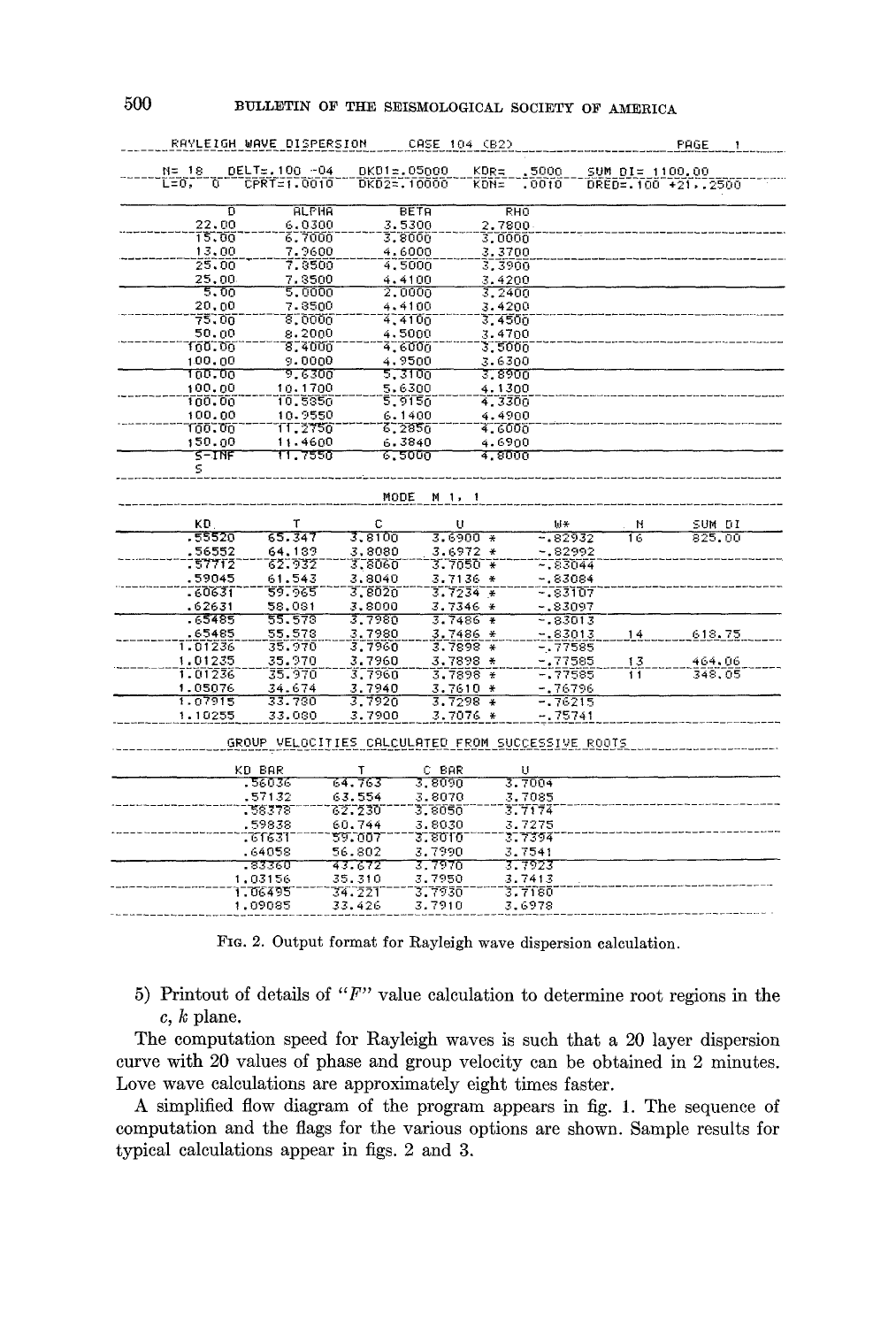|                   | RAYLEIGH WAVE DISPERSION ----- CASE 16-(C1) -----          |                  |                                                                              |                      |                                                                  | $PAGE$ $1$               |  |
|-------------------|------------------------------------------------------------|------------------|------------------------------------------------------------------------------|----------------------|------------------------------------------------------------------|--------------------------|--|
|                   | $N = 24 - 10E1T = 100 - 04 - 10K01 = 01000 - 1K0R = -0400$ |                  |                                                                              |                      | --SUM DI= 2500.00.                                               |                          |  |
| L=0,<br>7         | CPRT=1,0010                                                | DKD2=,10000      | KDN=                                                                         | .0010                |                                                                  | DRED= . 100 + 21, . 2500 |  |
| D                 | ALFHA                                                      | BETA             |                                                                              | RHO                  |                                                                  |                          |  |
| 22.00             | <u>.6. n300.</u>                                           | 3,5300.          | 2. 780a                                                                      |                      |                                                                  |                          |  |
| 15.00             | 6.7000                                                     | 3.8000           | 3.0000                                                                       |                      |                                                                  |                          |  |
| 13.00             | 7.2600                                                     | .4.6000          | 3.3700                                                                       |                      |                                                                  |                          |  |
| 25.00<br>50.00    | 7.8500                                                     | 4.5000<br>4.4100 | 3.3900<br>3.4200                                                             |                      |                                                                  |                          |  |
| 75.00             | <u>7.8500.</u>                                             | 4.4100           | 3.4500                                                                       |                      |                                                                  |                          |  |
| 1.00              | 8.0000<br>4.5900                                           | .0000.           | 3.2400                                                                       |                      |                                                                  |                          |  |
| 49.00             | 8.2000                                                     | 4.5000           | 3.4700                                                                       |                      |                                                                  |                          |  |
| 100.00            | 8.4000                                                     | 4.6000           | 3,5000                                                                       |                      |                                                                  |                          |  |
| 100.00            | 9.0000                                                     | 4.9500           | 3.6300                                                                       |                      |                                                                  |                          |  |
| 100.00            | 9.6300                                                     | 5.3100           | 3.8900                                                                       |                      |                                                                  |                          |  |
| 100.00            | 10.1700                                                    | 5.6300           | 4.1300                                                                       |                      |                                                                  |                          |  |
| t.00.00           | 10.5350                                                    | 5.9150           | 4.3300                                                                       |                      |                                                                  |                          |  |
| 100.00            | 10.9550                                                    | 6.1400           | 4.4900                                                                       |                      |                                                                  |                          |  |
| 100.00            | 11.2750                                                    | <u>s. 2850.</u>  | 4.6000                                                                       |                      |                                                                  |                          |  |
| 150.00            | 11.4600                                                    | 6.3840           | 4.6900                                                                       |                      |                                                                  |                          |  |
| 200.00            | 11,7550                                                    | 6,5000           | 4.8000                                                                       |                      |                                                                  |                          |  |
| 200.00            | 12.0200                                                    | 6.6100           | 4.9100                                                                       |                      |                                                                  |                          |  |
| 200.00            | 12,2300                                                    | g,7400           | 5.0300                                                                       |                      |                                                                  |                          |  |
| 200.00<br>200.00. | 12.5400<br>12,3000                                         | 6,8500<br>6.2600 | 5,1300<br>5.2400                                                             |                      |                                                                  |                          |  |
| 200.00            | 13.0200                                                    | 7.0000           | 5.3400                                                                       |                      |                                                                  |                          |  |
| 200.00            | <u>13.2400</u>                                             | <u>7.1000</u>    | 5.4400                                                                       |                      |                                                                  |                          |  |
| S-INF             | 13.4300                                                    | 7.2000           | 5.5400                                                                       |                      |                                                                  |                          |  |
| s.                |                                                            |                  |                                                                              |                      |                                                                  |                          |  |
|                   |                                                            | MODE M 1, 1      |                                                                              |                      |                                                                  |                          |  |
|                   |                                                            |                  |                                                                              |                      |                                                                  |                          |  |
| ΚD<br>.03222      | 715.031                                                    | c<br>6.0000      | u<br>5.1579                                                                  | ⊌¥<br>$-.45504 - 01$ | N<br>24                                                          | SUM DI<br>2500.00        |  |
|                   |                                                            |                  |                                                                              |                      |                                                                  |                          |  |
|                   |                                                            |                  | DISPLACEMENT CALCULATION                                                     |                      |                                                                  |                          |  |
|                   |                                                            | M                | UN/UI                                                                        |                      | WN∕WI                                                            |                          |  |
|                   |                                                            | 0                | <u>- 45503630 -01</u>                                                        |                      | $.10000000 + 01$                                                 |                          |  |
|                   |                                                            | 1                | $-13283793 - 01$                                                             |                      | .99978399 +00                                                    |                          |  |
|                   |                                                            | 2                | $.86607442 - 02$                                                             |                      | .99908266 +00                                                    |                          |  |
|                   |                                                            | 3                | .27661902 -01                                                                |                      | ,99836610 +00                                                    |                          |  |
|                   |                                                            | Á.               | <u> 164136379 -01</u>                                                        |                      | .99601465.+00                                                    |                          |  |
|                   |                                                            | 2<br>6           | .13667874 +00<br><u>.24392137 +00</u>                                        |                      | .98745370 +00<br>96532759 +00                                    |                          |  |
|                   |                                                            | 6*               |                                                                              |                      |                                                                  |                          |  |
|                   |                                                            |                  |                                                                              |                      |                                                                  |                          |  |
|                   |                                                            |                  |                                                                              |                      |                                                                  |                          |  |
|                   |                                                            | 8.               | <u>- 67618555 +00</u>                                                        |                      | 97324877 +00                                                     |                          |  |
|                   |                                                            | 9                | - 55276150 +00                                                               |                      | ,97850528 +00                                                    |                          |  |
|                   |                                                            | 10               | $-14490407 +00$                                                              |                      | .97347850 +00                                                    |                          |  |
|                   |                                                            | 11               | $-134954453 + 00$                                                            |                      | ,96247401 +00                                                    |                          |  |
|                   |                                                            |                  | - 26515488 +00                                                               |                      | .94648387 +00                                                    |                          |  |
|                   |                                                            |                  |                                                                              |                      |                                                                  |                          |  |
|                   |                                                            |                  |                                                                              |                      |                                                                  |                          |  |
|                   |                                                            | 14<br>15         | - 12455331 +00<br>- 68114199 -01                                             |                      | .90137411 +00<br>.87407532 +00                                   |                          |  |
|                   |                                                            | 7.<br>12<br>13   | .29679528 +00<br><u>.29519280 +00</u><br>7* - 74332377 +00<br>-.19036464 +00 |                      | .96532759 +00<br>.96501878 +00<br>,96501878 +00<br>.92574350 +00 |                          |  |

FIG. 3. Output format of displacements depth calculation.

| The notation is as follows: |                                                                                                  |
|-----------------------------|--------------------------------------------------------------------------------------------------|
| D                           | Layer thickness                                                                                  |
| ALPHA                       | Compressional wave velocity in layer                                                             |
| <b>BETA</b>                 | Shear wave velocity in layer                                                                     |
| RHO                         | Density in layer                                                                                 |
| KD                          | Dimensionless wave number with respect to top layer                                              |
| T                           | Period in sec.                                                                                   |
| C, U                        | Phase and group velocity in km/sec. Asterisk on U indicates<br>automatic use of double precision |